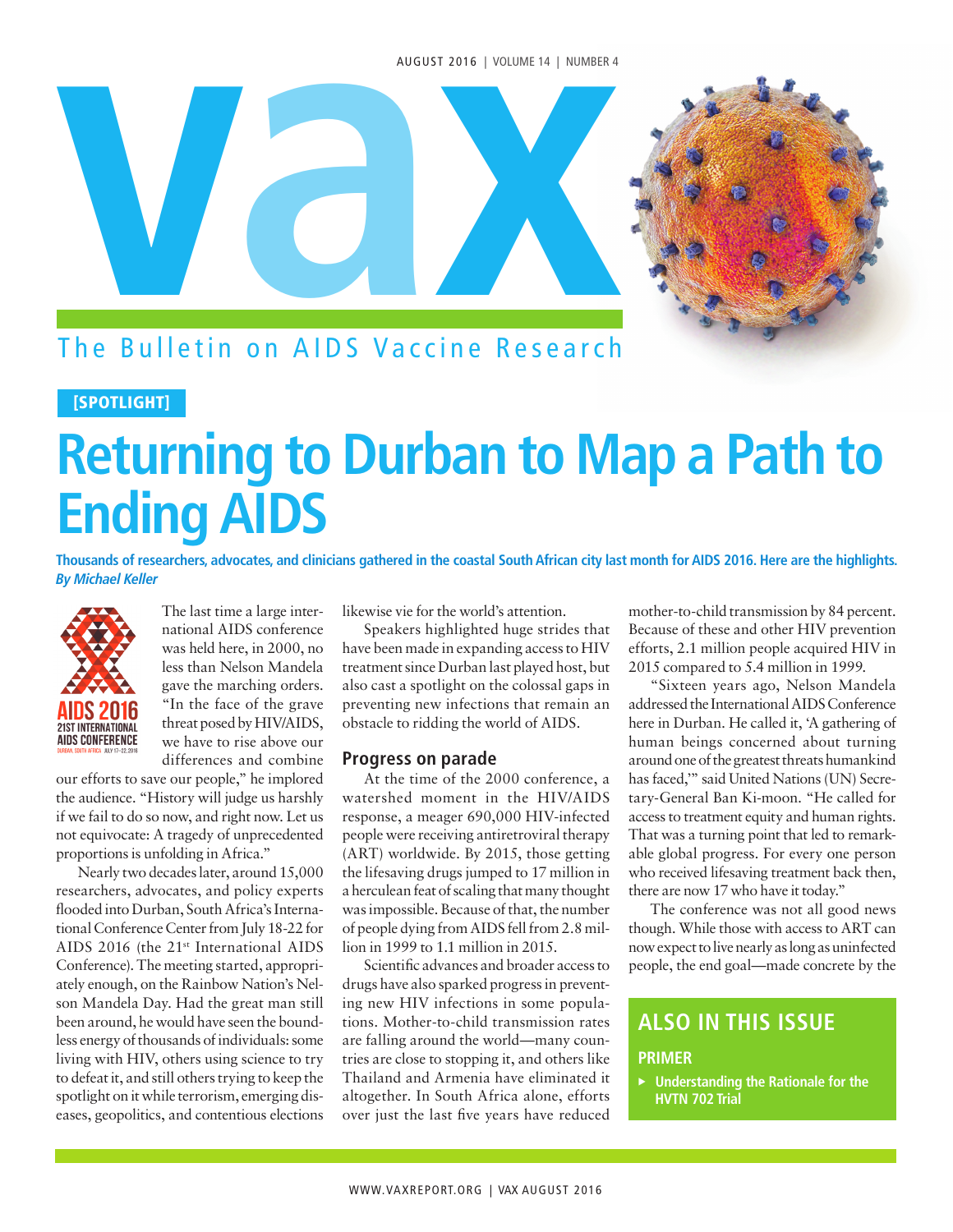objective set by the Joint United Nations Programme on HIV/AIDS (UNAIDS) to end AIDS by 2030—hinges on keeping people from getting infected in the first place. And on this point, progress isn't nearly as dramatic. Speaker after speaker gave testimony to how much work remains to eliminate HIV's spread. A number of studies and comments from those working on the front lines pointed to one overarching theme—hard-fought gains in HIV prevention could be erased as progress slows; key populations like injection drug users, transgender people, men who have sex with men (MSM), young women, and prisoners are being forgotten; and donors are pulling back support where it's needed most.

"Let me say clearly that I am scared," said Michel Sidibé, the executive director of UNAIDS. "We are back in Durban in difficult times. The world is facing many competing priorities. Terrorism. Migration. So many issues. I am seeing for the first time the decline in financing from donor countries—13 out of 14 reduced their contribution to the response. If we continue with this trend, we will not be able to end AIDS by 2030. The risk is that we will have a rebound in this epidemic. We will lose our investment and we will have to pay more later."

Indeed, a number of researchers and analysts shared evidence in Durban that substantiated Sidibé's fears. Perhaps the most troubling came from a new epidemiological study published on July 19 in the online journal *The Lancet HIV* that took a second look at how the number of new HIV infections globally is calculated. Whereas statistics on people living with HIV and annual deaths caused by the virus are benchmarks for the success of treatment efforts, the rate of new infections is a major indicator used to measure progress in HIV prevention efforts. Officials have been wringing their hands about this key metric since before the UN High-Level Meeting on Ending AIDS in New York, which took place in June.

In 2005, [4.9 million people](http://www.who.int/hiv/epi-update2005_en.pdf) became newly infected with HIV, a number that began decreasing rapidly because of declining mother-to-child transmission rates, risk reduction education, and behavioral changes. In the most recent [UNAIDS update](http://www.unaids.org/sites/default/files/media_asset/global-AIDS-update-2016_en.pdf) that came out before June's UN meeting, the organization found that "declines in new HIV infections among adults have slowed alarmingly in recent years," with the total number of new infections remaining basically unchanged at around 2.1 million since 2010. [The new study](http://www.thelancet.com/pdfs/journals/lanhiv/PIIS2352-3018(16)30087-X.pdf) published in *The Lancet HIV*, however, paints a bleaker picture. According to the improved modeling work used by more than 1,700 collaborators from 124 countries, researchers concluded that 74 countries actually had an increased rate of new HIV infections over the last decade. Countries as diverse as Egypt, Mexico, Russia, and the Philippines are among the group that saw an uptick. The study's authors used improved surveillance data collected from the comprehensive Global Burden of Diseases, Injuries, and Risk Factors Study to make these calculations.

Haidong Wang, a University of Washington demographer and lead author of the study, said the findings point out how big a challenge it will be to meet the UN goal of eradicating AIDS by 2030. "The obvious conclusion is that much still needs to be done," he said.

His colleague, Peter Piot, who is the director of the London School of Hygiene and Tropical Medicine and was not involved in the study, agreed. "It's staggering. It's still an enormous burden," Piot, who previously led UNAIDS, said. "It's very hard to imagine that we can reduce new infections to 500,000 in the next few years."

#### **Helping those at highest risk**

Over the ensuing days of the conference, it became clear that the largest hurdle to preventing more infections from occurring absent an effective vaccine or cure—is reaching the most vulnerable communities, which governments often overlook. Campaigners who took to the conference's multiple stages repeatedly called for meaningful access to prevention and treatment programs for MSM, young women, the transgender community, sex workers, injection drug users, and prisoners. They said reaching these people is key to getting the epidemic under control—in 2014, 90 percent of new infections in Central Asia, Europe, North America, the Middle East, and North Africa occurred in these groups.

Ben Plumley, chief executive officer of the international nonprofit advocacy group Pangaea Global AIDS, and others spoke at a preconference meeting about what it will take to achieve global targets set by the UN. He voiced concern that the tone now being taken by officials is that the page has already been turned on AIDS. "All the governments at [the UN High-Level Meeting on Ending AIDS] said the fight against HIV is over—all that is left is the AIDS benefit concert," Plumley said. "Yes, we have had some progress in treatment since 2001, but we've failed fundamentally in prevention. Yet again our governments couldn't bring themselves to speak of the communities that will turn this epidemic around."

Perhaps the most invisible of the key populations that need access to prevention and treatment are the world's 10.2 million men, women, and children being detained as prisoners. According to a special edition of *The Lancet* released in time for AIDS 2016, this population is at especially high risk of HIV infection. [Modeling studies showed that](http://www.thelancet.com/journals/lancet/article/PIIS0140-6736(16)30466-4/abstract) 3.8 percent of this group have HIV, compared with a global prevalence rate of 0.8 percent in 2015. The main factor contributing to this difference is drug laws that criminalize intravenous substance abuse and force an already high-risk population infected with the virus to concentrate in prisons. Severely limited access to injecting equipment can amplify the infection risk if prisoners gain access to drugs.

**SENIOR PRODUCTION MANAGER** Nicole Sender

**CONTRIBUTING EDITOR** Kristen Jill Kresge

**CONTRIBUTING WRITERS** Michael Keller Mary Rushton

#### FREE SUBSCRIPTIONS:

To obtain a FREE subscription to VAX by e-mail or change your subscription details, please go to www.vaxreport.org and click on the Subscribe link.



VAX is a bi-monthly bulletin from IAVI Report, the independent publication on AIDS vaccine research published by the International AIDS Vaccine Initiative (IAVI). It is available as a downloadable PDF file or an e-mail bulletin. The International AIDS Vaccine Initiative (IAVI) is a global not-for-profit organization whose mission is to ensure the development of safe, effective, accessible, preventive HIV vaccines for use throughout the world. Founded in 1996, IAVI works with partners in 25 countries to research, design and develop AIDS vaccine candidates. In addition, IAVI conducts policy analyses and serves as an advocate for the AIDS vaccine field. For more information, see www.iavi.org. Copyright 2016.

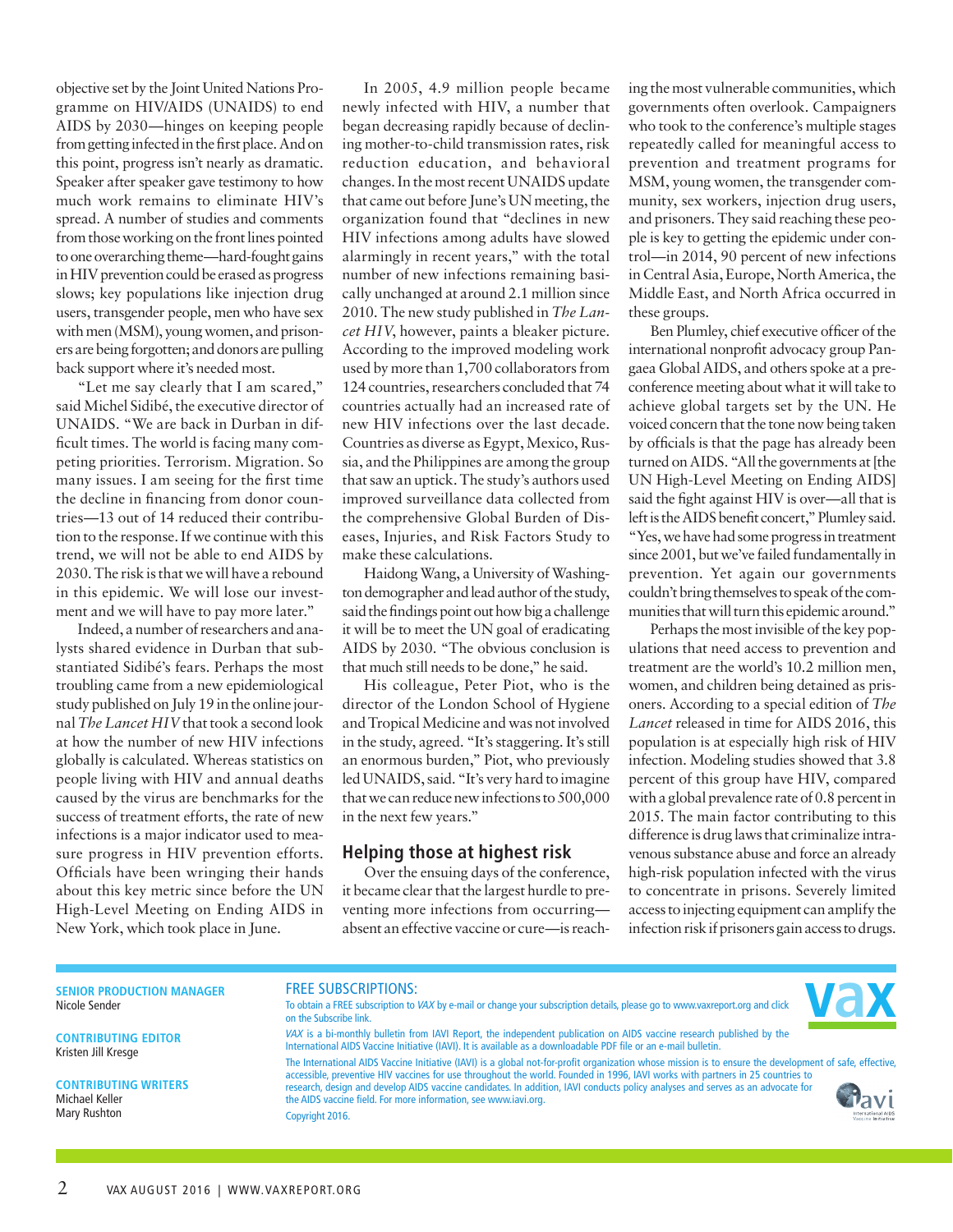Also at particularly high risk are girls and young women aged 15 to 24. UNAIDS's official statistics show that in sub-Saharan Africa, this group now accounts for 25 percent of new HIV infections among adults, and women of all ages make up 56 percent of new infections among adults. The organization says this unequal burden is the result of harmful gender norms, insufficient access to education and sexual and reproductive health services, poverty, food insecurity, and violence. "Fifty-six percent of people with HIV are women. Funders must put their money where the problem is," said activist Yvette Raphael. "Women are at the center of this and I can say we are nowhere near the end of HIV/AIDS. We are still dealing with some of the same issues we were dealing with 15 years ago when I was diagnosed."

The plight of girls and women resurfaced throughout AIDS 2016, with experts from different specialties saying that as women go, so too goes the effort to eradicate the disease. "We must think gender," said Elizabeth Bukusi, the co-director of the Kenya Medical Research Institute-University of California, San Francisco Training Program. "Gender matters for prevention. Gender matters for treatment. The goals we've set for 2020 are off-track. A reason for that is our inattention to gender."

In response, many projects are taking a more aggressive approach to controlling HIV in these at-risk populations. Some start organically, like a Kenyan advocacy group securing ART for its community that began as a group where ostracized women with AIDS took care of other women as they died. Vancouver, meanwhile, is no[w one of dozens](http://www.citylab.com/housing/2016/06/could-supervised-injection-help-san-franciscos-homeless-drug-users/489086/)  [of cities](http://www.citylab.com/housing/2016/06/could-supervised-injection-help-san-franciscos-homeless-drug-users/489086/) around the world offering injection drug users supervised injection sites—safe rooms that give them access to clean needles and healthcare services. San Francisco and other US cities are now considering launching their own. Meanwhile, Thailand has launched an online program that offers supervised at-home HIV self-testing, counseling, and registration at treatment clinics. The program hopes to reach more MSM and transgender women in the digital space.

#### **Improving prevention**

Leaders in the research and advocacy communities agreed that at-risk people, especially those comprising the now globally recognized key populations, need access to every

HIV prevention modality currently available: risk reduction education, clean needles for injection drug users, condoms, oral pre-exposure prophylaxis drugs (PrEP; the use of ART to prevent HIV infection), and male circumcision. But having the tools, getting them into the hands of those who need them most, and then ensuring they are used consistently are three very different things.

For cultural or supply reasons, it is still often difficult for people who need them to access condoms, the cheapest and easiest way to prevent infection. Nduku Kilonzo, the director of Kenya's National AIDS Control Council, lamented how her country has not yet effectively gotten the message out about using protection during sex. "We invest a lot in the new kid on the block and remove money from older things we know work well, like condoms," she said. "In Kenya, every single young person knows where to go to get more airtime for their mobile phones. What have we done wrong that they don't know where to get a condom?"

Researchers also discussed a new way to use PrEP, which they say increases the options for those who might not want to take a pill every day for HIV prevention. Early studies in monkeys suggested that taking the two-drug combination known as Truvada one, three, or seven days before and two hours after rectal exposure to the monkey form of HIV was just as effective as taking the pill every day. Another study from 2012 showed that monkeys given Truvada a day before and two hours after vaginal exposure was also protective.

Then, results from a trial known as the IPERGAY study released last year showed that among 400 MSM, there was an 86 percent relative reduction in the incidence of HIV infection when participants took the two drugs in Truvada just before and after sex. Specifically, volunteers were told to take two pills two to 24 hours before sex, another pill a day after taking the first two, and a fourth pill a day after that. Jean-Michel Molina at the University of Paris Diderot, who led the research team, said on-demand PrEP isn't for everyone since it requires people plan to take the pills in advance of sexual encounters. But while Robert Grant, an investigator at the University of California, San Francisco School of Medicine, agrees, he argues that while sexual event-driven dosing is complicated, it might find a receptive audience among those who participate

in higher-risk behavior infrequently. "There are some who do very well with on-demand, particularly older gay men," Grant said. "If you're having risky sex once a month or less, there's really no call to take a pill every day."

#### **Taking a shot**

Meanwhile, many think that it is a vaccine that will most successfully drive down the number of new HIV infections and bring the epidemic to an end. "The only way we'll eliminate HIV in the next 100 years is with a vaccine. There's no other way," said Paul Stoffels, the executive vice president and chief scientific officer of Johnson & Johnson.

One area of interest in vaccine research is understanding and improving on the surprising results of the RV144 trial in Thailand, which has so far provided the only evidence of vaccine-induced protection against HIV. Interim results announced in Durban from HVTN 100, a small ongoing study of 252 people in South Africa that is a small-scale follow-up study to RV144, provided enough of a green light for researchers to pursue the first large-scale efficacy trial since RV144. This effort, known as HVTN 702, is a Phase III randomized controlled trial of 5,400 adults in South Africa (see *Primer*, page 4). "All the criteria were met unequivocally and, in many instances, the HVTN 100 outcomes exceeded both our own criteria and the immune responses seen in RV144," said Linda-Gail Bekker, the chair of the HVTN 100 protocol and deputy director of the Desmond Tutu HIV Center.

Whether the vaccine candidates under test in HVTN 702 will be successful or not, a clear message coming out of AIDS 2016 was that the current efforts to prevent the virus's spread are insufficient. "We are not going to end AIDS with the tools we have," said David Wilson, the World Bank's global AIDS program director. "What an extraordinary success we've already had in treating the infected. But it's also increasingly clear that in the real world tablets are not going to stop this epidemic. We have to reinvigorate R&D. We've never stopped a disease without a vaccine or a cure."

*Michael Keller reports from the frontiers of science, technology, and international affairs. His writing has appeared online and in newspapers, magazines, and books, including the graphic novel Charles Darwin's* On the Origin of Species.